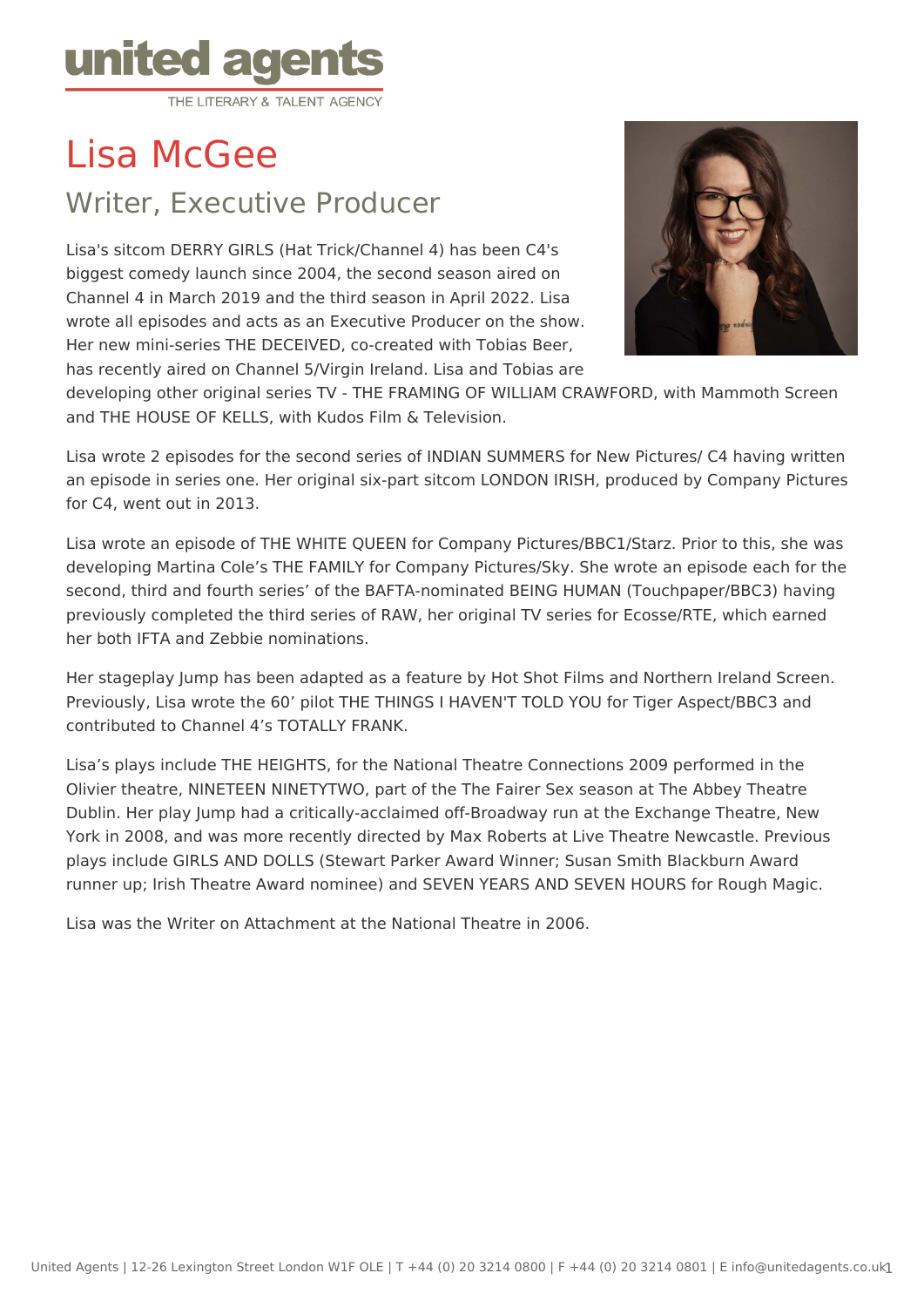#### Agents

#### Nick Barron **Assistant**

Nicole Schivardi nschivardi@unitedagents.co.uk 020 3214 0942

# Credits

#### In Development

| <b>Production</b>                                     | Company                 | <b>Notes</b>                   |
|-------------------------------------------------------|-------------------------|--------------------------------|
| <b>THE FRAMING OF WILLIAM CRAWFORD Mammoth Screen</b> |                         | Co-Written with Tobias<br>Beer |
| <b>THE HOUSE OF KELLS</b>                             | Kudos Film & Television | Co-written with Tobias<br>Beer |

#### Television

| <b>Production</b>                        | <b>Company</b>                       | <b>Notes</b>                                                                                                                                                                                                                                                                                                                                                   |
|------------------------------------------|--------------------------------------|----------------------------------------------------------------------------------------------------------------------------------------------------------------------------------------------------------------------------------------------------------------------------------------------------------------------------------------------------------------|
| <b>DERRY GIRLS</b><br>(Season 3)<br>2022 | Hat Trick Productions /<br>Channel 4 | Creator, Writer, Executive Producer.                                                                                                                                                                                                                                                                                                                           |
| <b>DERRY GIRLS</b><br>(Season 2)<br>2020 | 4                                    | Hat Trick Productions/Channel Creator, Writer, Exec Producer - 6x30'<br>Nominated, Best Scripted Comedy, BAFTA<br>TV Awards 2020.<br>Nominated, Best TV Situation Comedy,<br>Writers' Guild of Great Britain Award 2020.<br>Nominated, Best Comedy Series, the<br>Edinburgh TV Awards 2019.<br>Nominated, Best Comedy Programme, the<br>Broadcast Awards 2020. |
| <b>SKINT</b>                             | Hopscotch Films/BBC4                 | Executive Producer with Peter Mullan on<br>8x15 min series of monologues. Writer of<br>one monologue.                                                                                                                                                                                                                                                          |
| <b>THE DECEIVED</b>                      | <b>New Pictures</b>                  | 4 x 60' mini-series. Co-written & co-created<br>with Tobias Beer.<br>Nominated, Best Script - Drama, Irish Film<br>and Television Awards 2021.<br>Nominated, Best TV Drama Script, Writers'<br>Guild of Ireland Zebbie Awards 2021.                                                                                                                            |